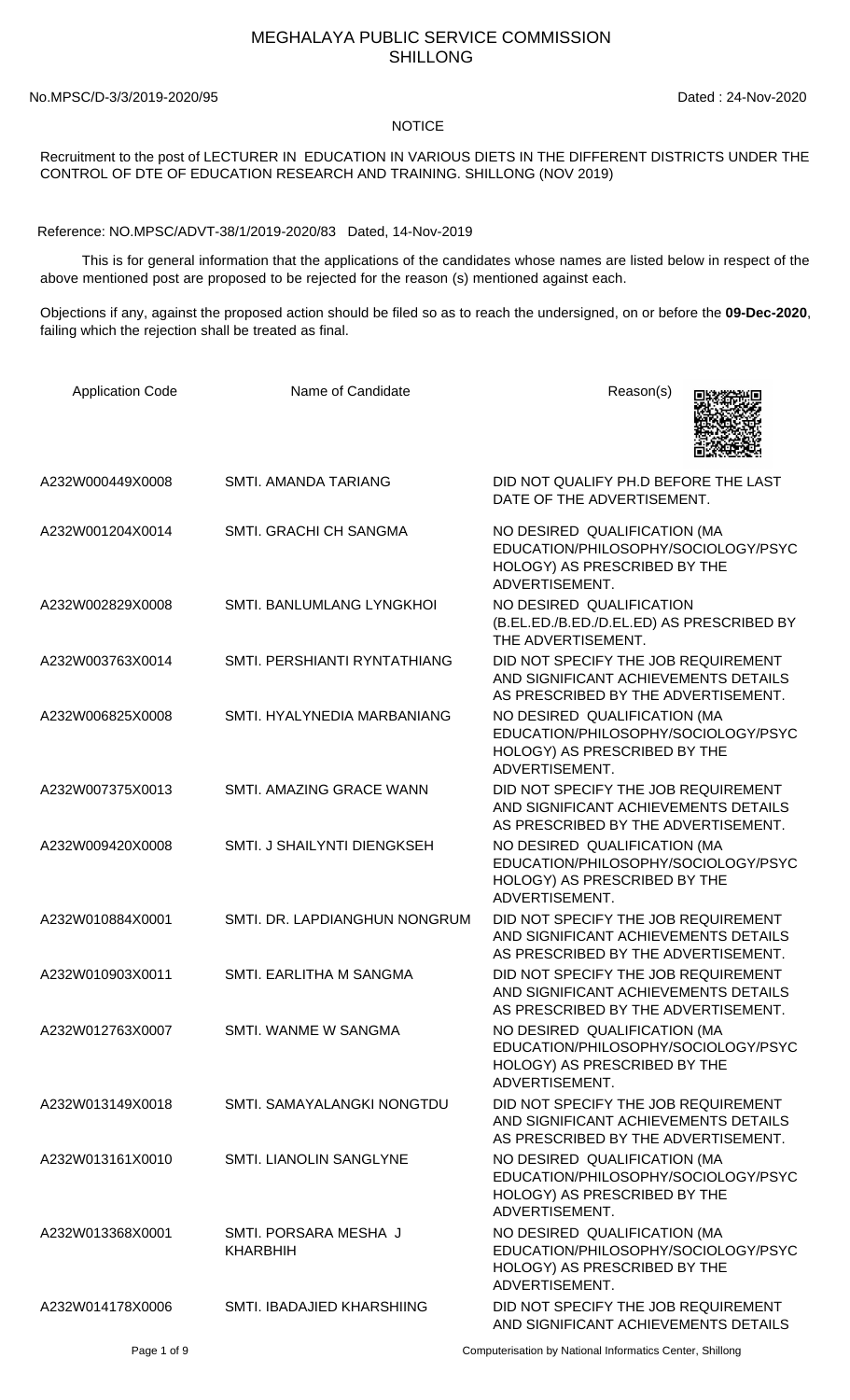

| A232W015983X0038 | SMTI. ALETHEA DYMPEP                        | NO DESIRED QUALIFICATION (MA<br>EDUCATION/PHILOSOPHY/SOCIOLOGY/PSYC<br>HOLOGY) AS PRESCRIBED BY THE<br>ADVERTISEMENT.                            |
|------------------|---------------------------------------------|--------------------------------------------------------------------------------------------------------------------------------------------------|
| A232W019031X0014 | SHRI. WELBIRTHSTONE L.<br><b>NONGLAIT</b>   | DID NOT SPECIFY THE JOB REQUIREMENT<br>AND SIGNIFICANT ACHIEVEMENTS DETAILS<br>AS PRESCRIBED BY THE ADVERTISEMENT.                               |
| A232W020247X0016 | SMTI. ZUZALANDAKA LANJOM                    | DID NOT SPECIFY THE JOB REQUIREMENT<br>AND SIGNIFICANT ACHIEVEMENTS DETAILS<br>AS PRESCRIBED BY THE ADVERTISEMENT.                               |
| A232W020728X0007 | SMTI. MANHAKANI SUTNGA                      | DID NOT SPECIFY THE JOB REQUIREMENT<br>AND SIGNIFICANT ACHIEVEMENTS DETAILS<br>AS PRESCRIBED BY THE ADVERTISEMENT.                               |
| A232W022203X0025 | SMTI. PYNBIANGLIN HYNNIEWTA                 | NO DESIRED QUALIFICATION<br>(B.EL.ED./B.ED./D.EL.ED) AS PRESCRIBED BY<br>THE ADVERTISEMENT.                                                      |
| A232W022532X0009 | SMTI. LUCANIA MARY PYNGROPE                 | DID NOT SPECIFY THE JOB REQUIREMENT<br>AND SIGNIFICANT ACHIEVEMENTS DETAILS<br>AS PRESCRIBED BY THE ADVERTISEMENT.                               |
| A232W030899X0019 | SMTI. YOUCHEVED BAMELARI<br><b>DIENGDOH</b> | NO DESIRED QUALIFICATION (MA<br>EDUCATION/PHILOSOPHY/SOCIOLOGY/PSYC<br>HOLOGY) AS PRESCRIBED BY THE<br>ADVERTISEMENT.                            |
| A232W032622X0031 | SHRI. KEVINSON JYRWA                        | DID NOT SPECIFY THE JOB REQUIREMENT<br>AND SIGNIFICANT ACHIEVEMENTS DETAILS<br>AS PRESCRIBED BY THE ADVERTISEMENT.                               |
| A232W036204X0023 | SMTI. TANGKAME D MARAK                      | NO DESIRED QUALIFICATION (MA<br>EDUCATION/PHILOSOPHY/SOCIOLOGY/PSYC<br>HOLOGY) AS PRESCRIBED BY THE<br>ADVERTISEMENT.                            |
| A232W036258X0012 | SHRI. SHEMBORLANG SYIEM                     | DID NOT SPECIFY THE JOB REQUIREMENT<br>AND SIGNIFICANT ACHIEVEMENTS DETAILS<br>AS PRESCRIBED BY THE ADVERTISEMENT.                               |
| A232W037167X0015 | SHRI. MICHAEL DAVIES RANI                   | NO DESIRED QUALIFICATION (MA<br>EDUCATION/PHILOSOPHY/SOCIOLOGY/PSYC<br>HOLOGY) AS PRESCRIBED BY THE<br>ADVERTISEMENT.                            |
| A232W037355X0009 | SHRI. MATHEWS G MOMIN                       | NO DESIRED QUALIFICATION (MA<br>EDUCATION/PHILOSOPHY/SOCIOLOGY/PSYC<br>HOLOGY) AS PRESCRIBED BY THE<br>ADVERTISEMENT.                            |
| A232W040558X0006 | SMTI. VALRINICA NONGKSEH                    | NO DESIRED QUALIFICATION<br>(B.EL.ED./B.ED./D.EL.ED) AS PRESCRIBED BY<br>THE ADVERTISEMENT.                                                      |
| A232W041150X0002 | SMTI. SUMARLIN SHADAP                       | DID NOT SPECIFY THE JOB REQUIREMENT<br>AND SIGNIFICANT ACHIEVEMENTS DETAILS<br>AS PRESCRIBED BY THE ADVERTISEMENT.                               |
| A232W043096X0008 | SMTI. NAKITA WARJRI                         | NO DESIRED QUALIFICATION (MA<br>EDUCATION/PHILOSOPHY/SOCIOLOGY/PSYC<br>HOLOGY AND B.EL.ED./B.ED./D.EL.ED) AS<br>PRESCRIBED BY THE ADVERTISEMENT. |
| A232W046226X0002 | SMTI. RISALANA VEEMA SYNGKON                | NO DESIRED QUALIFICATION (MA<br>EDUCATION/PHILOSOPHY/SOCIOLOGY/PSYC<br>HOLOGY AND B.EL.ED./B.ED./D.EL.ED) AS<br>PRESCRIBED BY THE ADVERTISEMENT. |
| A232W047373X0010 | SMTI. MARY VALANKANI PASSAH                 | DID NOT SPECIFY THE JOB REQUIREMENT<br>AND SIGNIFICANT ACHIEVEMENTS DETAILS<br>AS PRESCRIBED BY THE ADVERTISEMENT.                               |
| A232W049198X0011 | <b>SMTI. SHIDALIN MALLAI</b>                | DID NOT SPECIFY THE JOB REQUIREMENT<br>AND SIGNIFICANT ACHIEVEMENTS DETAILS<br>AS PRESCRIBED BY THE ADVERTISEMENT.                               |
| A232W049383X0012 | SMTI. DAIATEILIN PANGNIANG                  | DID NOT SPECIFY THE JOB REQUIREMENT<br>AND SIGNIFICANT ACHIEVEMENTS DETAILS                                                                      |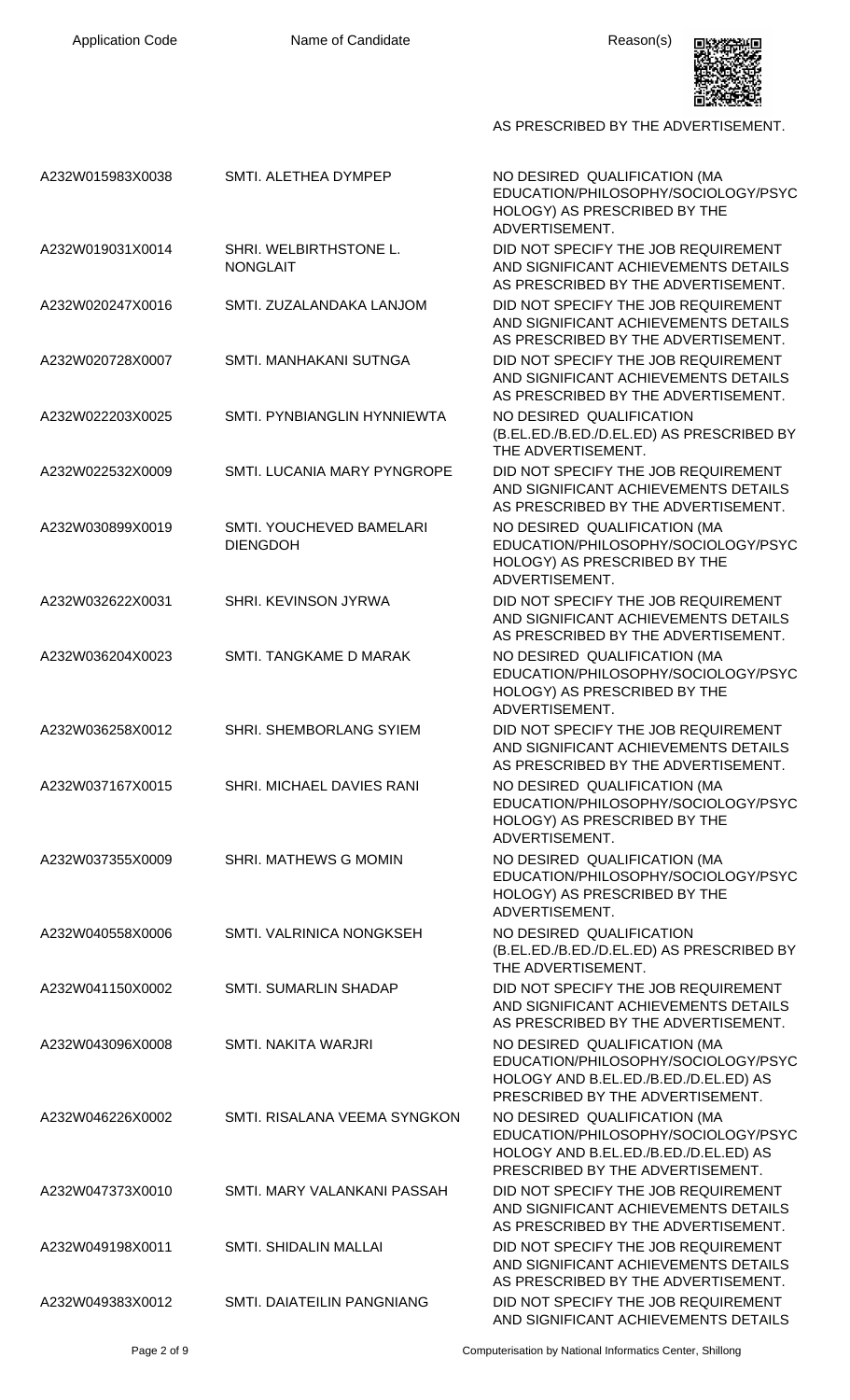

| A232W049417X0009 | <b>SMTI. INRILIN MARWEIN</b>                        | NO DESIRED QUALIFICATION (MA<br>EDUCATION/PHILOSOPHY/SOCIOLOGY/PSYC<br>HOLOGY) AS PRESCRIBED BY THE<br>ADVERTISEMENT.                            |
|------------------|-----------------------------------------------------|--------------------------------------------------------------------------------------------------------------------------------------------------|
| A232W049428X0006 | SMTI, GABRIELLA RAPSANG                             | NO DESIRED QUALIFICATION<br>(B.EL.ED./B.ED./D.EL.ED) AS PRESCRIBED BY<br>THE ADVERTISEMENT.                                                      |
| A232W049571X0009 | <b>SMTI. RIKERDA BIAM</b>                           | NO DESIRED QUALIFICATION (MA<br>EDUCATION/PHILOSOPHY/SOCIOLOGY/PSYC<br>HOLOGY) AS PRESCRIBED BY THE<br>ADVERTISEMENT.                            |
| A232W049723X0007 | <b>SMTI. TOBA LAMARE</b>                            | DID NOT SPECIFY THE JOB REQUIREMENT<br>AND SIGNIFICANT ACHIEVEMENTS DETAILS<br>AS PRESCRIBED BY THE ADVERTISEMENT.                               |
| A232W050309X0005 | <b>SMTI. CYNTHIA SHIMTILIN</b><br><b>NONGKYNRIH</b> | NO DESIRED QUALIFICATION<br>(B.EL.ED./B.ED./D.EL.ED) AS PRESCRIBED BY<br>THE ADVERTISEMENT.                                                      |
| A232W050450X0004 | SMTI. AMANDA PARIAT                                 | DID NOT SPECIFY THE JOB REQUIREMENT<br>AND SIGNIFICANT ACHIEVEMENTS DETAILS<br>AS PRESCRIBED BY THE ADVERTISEMENT.                               |
| A232W050697X0012 | <b>SMTI. JUBANLAK SARIANG</b>                       | NO DESIRED QUALIFICATION (MA<br>EDUCATION/PHILOSOPHY/SOCIOLOGY/PSYC<br>HOLOGY AND B.EL.ED./B.ED./D.EL.ED) AS<br>PRESCRIBED BY THE ADVERTISEMENT. |
| A232W051059X0004 | SMTI. MERCY MARY WAHLANG                            | DID NOT SPECIFY THE JOB REQUIREMENT<br>AND SIGNIFICANT ACHIEVEMENTS DETAILS<br>AS PRESCRIBED BY THE ADVERTISEMENT.                               |
| A232W051318X0019 | SMTI. ELISA JYRWA                                   | NO DESIRED QUALIFICATION (MA<br>EDUCATION/PHILOSOPHY/SOCIOLOGY/PSYC<br>HOLOGY AND B.EL.ED./B.ED./D.EL.ED) AS<br>PRESCRIBED BY THE ADVERTISEMENT. |
| A232W052289X0005 | SMTI. SILTESA D MARAK                               | DID NOT SPECIFY THE JOB REQUIREMENT<br>AND SIGNIFICANT ACHIEVEMENTS DETAILS<br>AS PRESCRIBED BY THE ADVERTISEMENT.                               |
| A232W052516X0024 | SHRI. FRISKGLITTER N SANGMA                         | NO DESIRED QUALIFICATION (MA<br>EDUCATION/PHILOSOPHY/SOCIOLOGY/PSYC<br>HOLOGY AND B.EL.ED./B.ED./D.EL.ED) AS<br>PRESCRIBED BY THE ADVERTISEMENT. |
| A232W054329X0051 | <b>SMTI. LANOSHA SLONG</b>                          | NO DESIRED QUALIFICATION (MA<br>EDUCATION/PHILOSOPHY/SOCIOLOGY/PSYC<br>HOLOGY) AS PRESCRIBED BY THE<br>ADVERTISEMENT.                            |
| A232W055755X0006 | <b>SMTI. MANDACY SWER</b>                           | DID NOT SPECIFY THE JOB REQUIREMENT<br>AND SIGNIFICANT ACHIEVEMENTS DETAILS<br>AS PRESCRIBED BY THE ADVERTISEMENT.                               |
| A232W056680X0012 | SMTI. DAWANKA LAKIANG                               | DID NOT SPECIFY THE JOB REQUIREMENT<br>AND SIGNIFICANT ACHIEVEMENTS DETAILS<br>AS PRESCRIBED BY THE ADVERTISEMENT.                               |
| A232W058500X0015 | SMTI. EVASHISHA KHARSYNTIEW                         | DID NOT SPECIFY THE JOB REQUIREMENT<br>AND SIGNIFICANT ACHIEVEMENTS DETAILS<br>AS PRESCRIBED BY THE ADVERTISEMENT.                               |
| A232W065146X0008 | <b>SMTI. SILTE R MARAK</b>                          | NO DESIRED QUALIFICATION<br>(B.EL.ED./B.ED./D.EL.ED) AS PRESCRIBED BY<br>THE ADVERTISEMENT.                                                      |
| A232W065157X0037 | SMTI. CHIBASAL R MARAK                              | NO DESIRED QUALIFICATION (MA<br>EDUCATION/PHILOSOPHY/SOCIOLOGY/PSYC<br>HOLOGY AND B.EL.ED./B.ED./D.EL.ED) AS<br>PRESCRIBED BY THE ADVERTISEMENT. |
| A232W065412X0013 | SMTI. MARTINA NONGBAK ARENGH                        | DID NOT SPECIFY THE JOB REQUIREMENT<br>AND SIGNIFICANT ACHIEVEMENTS DETAILS<br>AS PRESCRIBED BY THE ADVERTISEMENT.                               |
| A232W065902X0016 | SMTI. TOCHRI RONGROKGRE<br><b>SANGMA</b>            | DID NOT SPECIFY THE JOB REQUIREMENT<br>AND SIGNIFICANT ACHIEVEMENTS DETAILS                                                                      |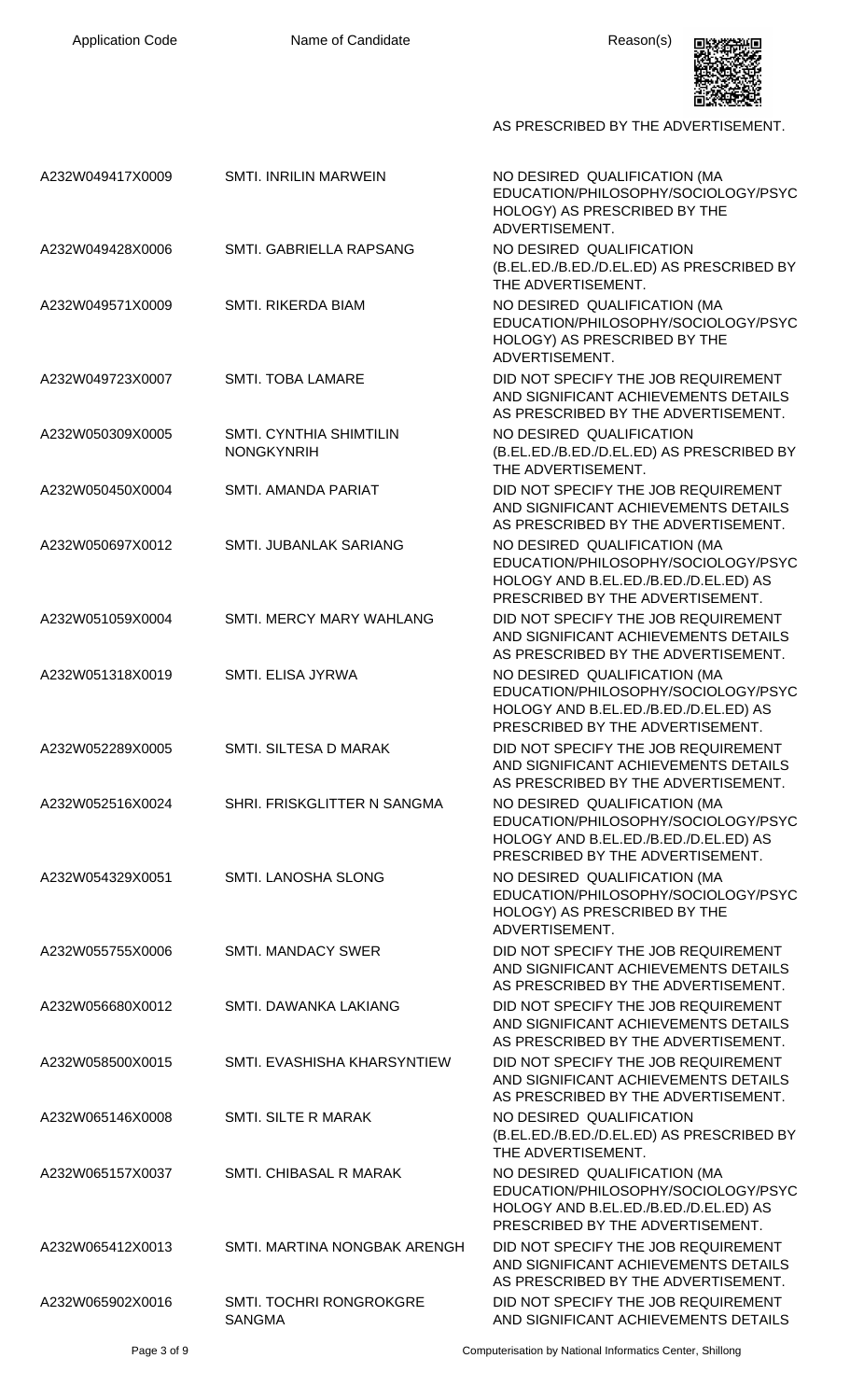

| A232W066002X0017 | SMTI. ELLY ROSE M MARAK                  | DID NOT SPECIFY THE JOB REQUIREMENT<br>AND SIGNIFICANT ACHIEVEMENTS DETAILS<br>AS PRESCRIBED BY THE ADVERTISEMENT.    |
|------------------|------------------------------------------|-----------------------------------------------------------------------------------------------------------------------|
| A232W066111X0010 | SMTI. PATRICIA CH SANGMA                 | DID NOT SPECIFY THE JOB REQUIREMENT<br>AND SIGNIFICANT ACHIEVEMENTS DETAILS<br>AS PRESCRIBED BY THE ADVERTISEMENT.    |
| A232W066155X0018 | SHRI. WANEBOR PASSAH                     | DID NOT SPECIFY THE JOB REQUIREMENT<br>AND SIGNIFICANT ACHIEVEMENTS DETAILS<br>AS PRESCRIBED BY THE ADVERTISEMENT.    |
| A232W066280X0030 | SHRI. BRAVER MRONG MARAK                 | DID NOT SPECIFY THE JOB REQUIREMENT<br>AND SIGNIFICANT ACHIEVEMENTS DETAILS<br>AS PRESCRIBED BY THE ADVERTISEMENT.    |
| A232W067135X0053 | SMTI. RINJE ZAMIA T SANGMA               | NO DESIRED QUALIFICATION<br>(B.EL.ED./B.ED./D.EL.ED) AS PRESCRIBED BY<br>THE ADVERTISEMENT.                           |
| A232W067426X0025 | SHRI. FERICK SALNANG D SANGMA            | DID NOT SPECIFY THE JOB REQUIREMENT<br>AND SIGNIFICANT ACHIEVEMENTS DETAILS<br>AS PRESCRIBED BY THE ADVERTISEMENT.    |
| A232W067926X0012 | SHRI. SALGRA MANDA SANGMA                | DID NOT SPECIFY THE JOB REQUIREMENT<br>AND SIGNIFICANT ACHIEVEMENTS DETAILS<br>AS PRESCRIBED BY THE ADVERTISEMENT.    |
| A232W068685X0007 | SMTI. DARAPLANG SHISHA<br><b>NONGBRI</b> | DID NOT SPECIFY THE JOB REQUIREMENT<br>AND SIGNIFICANT ACHIEVEMENTS DETAILS<br>AS PRESCRIBED BY THE ADVERTISEMENT.    |
| A232W069785X0004 | SMTI. ANUMAHEISA LYTAN                   | DID NOT SPECIFY THE JOB REQUIREMENT<br>AND SIGNIFICANT ACHIEVEMENTS DETAILS<br>AS PRESCRIBED BY THE ADVERTISEMENT.    |
| A232W070634X0027 | <b>SMTI. TRIKSILCHI M SANGMA</b>         | NO DESIRED QUALIFICATION (MA<br>EDUCATION/PHILOSOPHY/SOCIOLOGY/PSYC<br>HOLOGY) AS PRESCRIBED BY THE<br>ADVERTISEMENT. |
| A232W070824X0009 | SMTI. SALESHA CH MARAK                   | DID NOT SPECIFY THE JOB REQUIREMENT<br>AND SIGNIFICANT ACHIEVEMENTS DETAILS<br>AS PRESCRIBED BY THE ADVERTISEMENT.    |
| A232W070882X0016 | SMTI. TENGCHIRA T SANGMA                 | DID NOT SPECIFY THE JOB REQUIREMENT<br>AND SIGNIFICANT ACHIEVEMENTS DETAILS<br>AS PRESCRIBED BY THE ADVERTISEMENT.    |
| A232W071083X0004 | SMTI. BAIAIEIT NONGRUM                   | DID NOT SPECIFY THE JOB REQUIREMENT<br>AND SIGNIFICANT ACHIEVEMENTS DETAILS<br>AS PRESCRIBED BY THE ADVERTISEMENT.    |
| A232W071798X0003 | <b>SMTI. NISHA CHETRY</b>                | OVERAGED/NO DESIRED QUALIFICATION<br>(B.EL.ED./B.ED./D.EL.ED) AS PRESCRIBED BY<br>THE ADVERTISEMENT.                  |
| A232W072295X0002 | <b>SMTI. SHILLA K MARAK</b>              | DID NOT SPECIFY THE JOB REQUIREMENT<br>AND SIGNIFICANT ACHIEVEMENTS DETAILS<br>AS PRESCRIBED BY THE ADVERTISEMENT.    |
| A232W073298X0025 | SMTI. SILKAME R MARAK                    | DID NOT SPECIFY THE JOB REQUIREMENT<br>AND SIGNIFICANT ACHIEVEMENTS DETAILS<br>AS PRESCRIBED BY THE ADVERTISEMENT.    |
| A232W073848X0009 | SMTI, KASAATCHI TERA K MARAK             | DID NOT SPECIFY THE JOB REQUIREMENT<br>AND SIGNIFICANT ACHIEVEMENTS DETAILS<br>AS PRESCRIBED BY THE ADVERTISEMENT.    |
| A232W074388X0007 | SMTI. SANYO IWON SHADAP                  | DID NOT SPECIFY THE JOB REQUIREMENT<br>AND SIGNIFICANT ACHIEVEMENTS DETAILS<br>AS PRESCRIBED BY THE ADVERTISEMENT.    |
| A232W074468X0005 | <b>SMTI. SILCHI R MARAK</b>              | DID NOT SPECIFY THE JOB REQUIREMENT<br>AND SIGNIFICANT ACHIEVEMENTS DETAILS<br>AS PRESCRIBED BY THE ADVERTISEMENT.    |
| A232W075992X0006 | SMTI. FEMINA FACTY POHSHNA               | DID NOT SPECIFY THE JOB REQUIREMENT<br>AND SIGNIFICANT ACHIEVEMENTS DETAILS<br>AS PRESCRIBED BY THE ADVERTISEMENT.    |
| A232W077417X0010 | SMTI. SAIRITHA M SANGMA                  | DID NOT SPECIFY THE JOB REQUIREMENT<br>AND SIGNIFICANT ACHIEVEMENTS DETAILS                                           |

Page 4 of 9 Computerisation by National Informatics Center, Shillong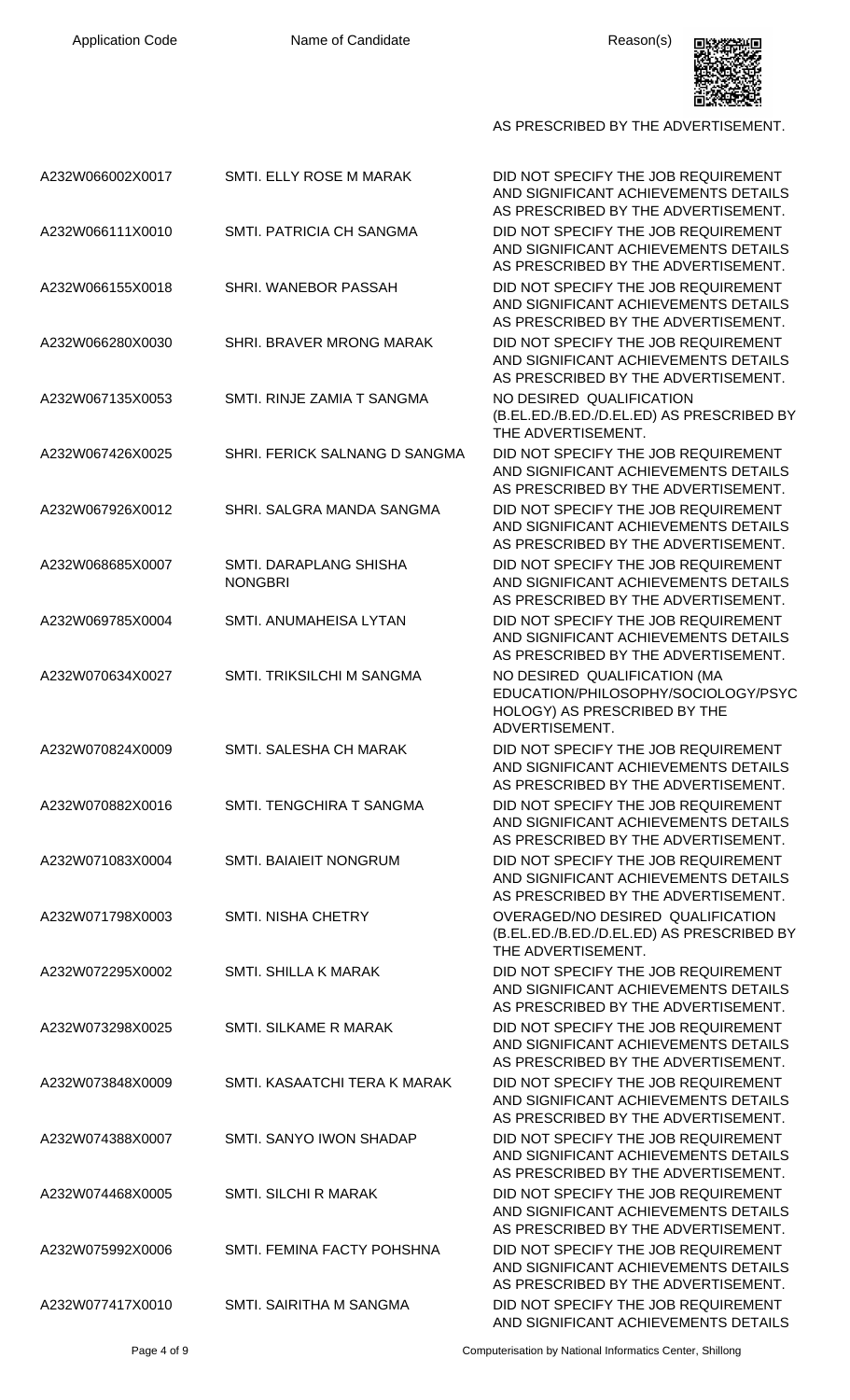

| A232W077579X0008 | SMTI. JAKGITCHI B MARAK                 | DID NOT SPECIFY THE JOB REQUIREMENT<br>AND SIGNIFICANT ACHIEVEMENTS DETAILS<br>AS PRESCRIBED BY THE ADVERTISEMENT.                               |
|------------------|-----------------------------------------|--------------------------------------------------------------------------------------------------------------------------------------------------|
| A232W077582X0021 | SMTI. RIKME A SANGMA                    | NO DESIRED QUALIFICATION (MA<br>EDUCATION/PHILOSOPHY/SOCIOLOGY/PSYC<br>HOLOGY) AS PRESCRIBED BY THE<br>ADVERTISEMENT.                            |
| A232W079136X0025 | SMTI. SNGEWBHALANG<br><b>WARTYNGHAH</b> | NO DESIRED QUALIFICATION (MA<br>EDUCATION/PHILOSOPHY/SOCIOLOGY/PSYC<br>HOLOGY) AS PRESCRIBED BY THE<br>ADVERTISEMENT.                            |
| A232W079463X0009 | SMTI. IBASUKJANAI SOHTUN                | DID NOT SPECIFY THE JOB REQUIREMENT<br>AND SIGNIFICANT ACHIEVEMENTS DETAILS<br>AS PRESCRIBED BY THE ADVERTISEMENT.                               |
| A232W080071X0017 | SMTI. PRISTILA NONGSIEJ                 | NO DESIRED QUALIFICATION (MA<br>EDUCATION/PHILOSOPHY/SOCIOLOGY/PSYC<br>HOLOGY) AS PRESCRIBED BY THE<br>ADVERTISEMENT.                            |
| A232W080826X0003 | <b>SMTI. MAIALANG MUKSOR</b>            | NO DESIRED QUALIFICATION (MA<br>EDUCATION/PHILOSOPHY/SOCIOLOGY/PSYC<br>HOLOGY) AS PRESCRIBED BY THE<br>ADVERTISEMENT.                            |
| A232W081087X0007 | SMTI, NANCY LINDA R MARAK               | DID NOT SPECIFY THE JOB REQUIREMENT<br>AND SIGNIFICANT ACHIEVEMENTS DETAILS<br>AS PRESCRIBED BY THE ADVERTISEMENT.                               |
| A232W081303X0013 | SMTI. FELICIA LANGSTANG                 | DID NOT SPECIFY THE JOB REQUIREMENT<br>AND SIGNIFICANT ACHIEVEMENTS DETAILS<br>AS PRESCRIBED BY THE ADVERTISEMENT.                               |
| A232W081901X0004 | SHRI. SPYSER DKHAR                      | DID NOT SPECIFY THE JOB REQUIREMENT<br>AND SIGNIFICANT ACHIEVEMENTS DETAILS<br>AS PRESCRIBED BY THE ADVERTISEMENT.                               |
| A232W082123X0017 | <b>SMTI. BIJIME K MARAK</b>             | DID NOT SPECIFY THE JOB REQUIREMENT<br>AND SIGNIFICANT ACHIEVEMENTS DETAILS<br>AS PRESCRIBED BY THE ADVERTISEMENT.                               |
| A232W082197X0002 | <b>SMTI. MARLEKI SUIAM</b>              | DID NOT SPECIFY THE JOB REQUIREMENT<br>AND SIGNIFICANT ACHIEVEMENTS DETAILS<br>AS PRESCRIBED BY THE ADVERTISEMENT.                               |
| A232W082735X0004 | SMTI. BONCHIRA R MARAK                  | DID NOT SPECIFY THE JOB REQUIREMENT<br>AND SIGNIFICANT ACHIEVEMENTS DETAILS<br>AS PRESCRIBED BY THE ADVERTISEMENT.                               |
| A232W082786X0007 | <b>SMTI. ROSIE BANG</b>                 | DID NOT SPECIFY THE JOB REQUIREMENT<br>AND SIGNIFICANT ACHIEVEMENTS DETAILS<br>AS PRESCRIBED BY THE ADVERTISEMENT.                               |
| A232W083260X0004 | SMTI. SAKARU PYRBOT                     | DID NOT SPECIFY THE JOB REQUIREMENT<br>AND SIGNIFICANT ACHIEVEMENTS DETAILS<br>AS PRESCRIBED BY THE ADVERTISEMENT.                               |
| A232W083568X0014 | SMTI. ASTHANA RIMSU MARAK               | DID NOT SPECIFY THE JOB REQUIREMENT<br>AND SIGNIFICANT ACHIEVEMENTS DETAILS<br>AS PRESCRIBED BY THE ADVERTISEMENT.                               |
| A232W083840X0003 | SMTI. MANDAKARU TARIANG                 | NO DESIRED QUALIFICATION<br>(B.EL.ED./B.ED./D.EL.ED) AS PRESCRIBED BY<br>THE ADVERTISEMENT.                                                      |
| A232W085093X0017 | SMTI. THURSQUINA R MARAK                | NO DESIRED QUALIFICATION (MA<br>EDUCATION/PHILOSOPHY/SOCIOLOGY/PSYC<br>HOLOGY AND B.EL.ED./B.ED./D.EL.ED) AS<br>PRESCRIBED BY THE ADVERTISEMENT. |
| A232W085657X0013 | SHRI. SELPINATH K MARAK                 | NO DESIRED QUALIFICATION (MA<br>EDUCATION/PHILOSOPHY/SOCIOLOGY/PSYC<br>HOLOGY AND B.EL.ED./B.ED./D.EL.ED) AS<br>PRESCRIBED BY THE ADVERTISEMENT. |
| A232W086796X0005 | SHRI. JONASH M SANGMA                   | DID NOT SPECIFY THE JOB REQUIREMENT<br>AND SIGNIFICANT ACHIEVEMENTS DETAILS<br>AS PRESCRIBED BY THE ADVERTISEMENT.                               |

Page 5 of 9 Computerisation by National Informatics Center, Shillong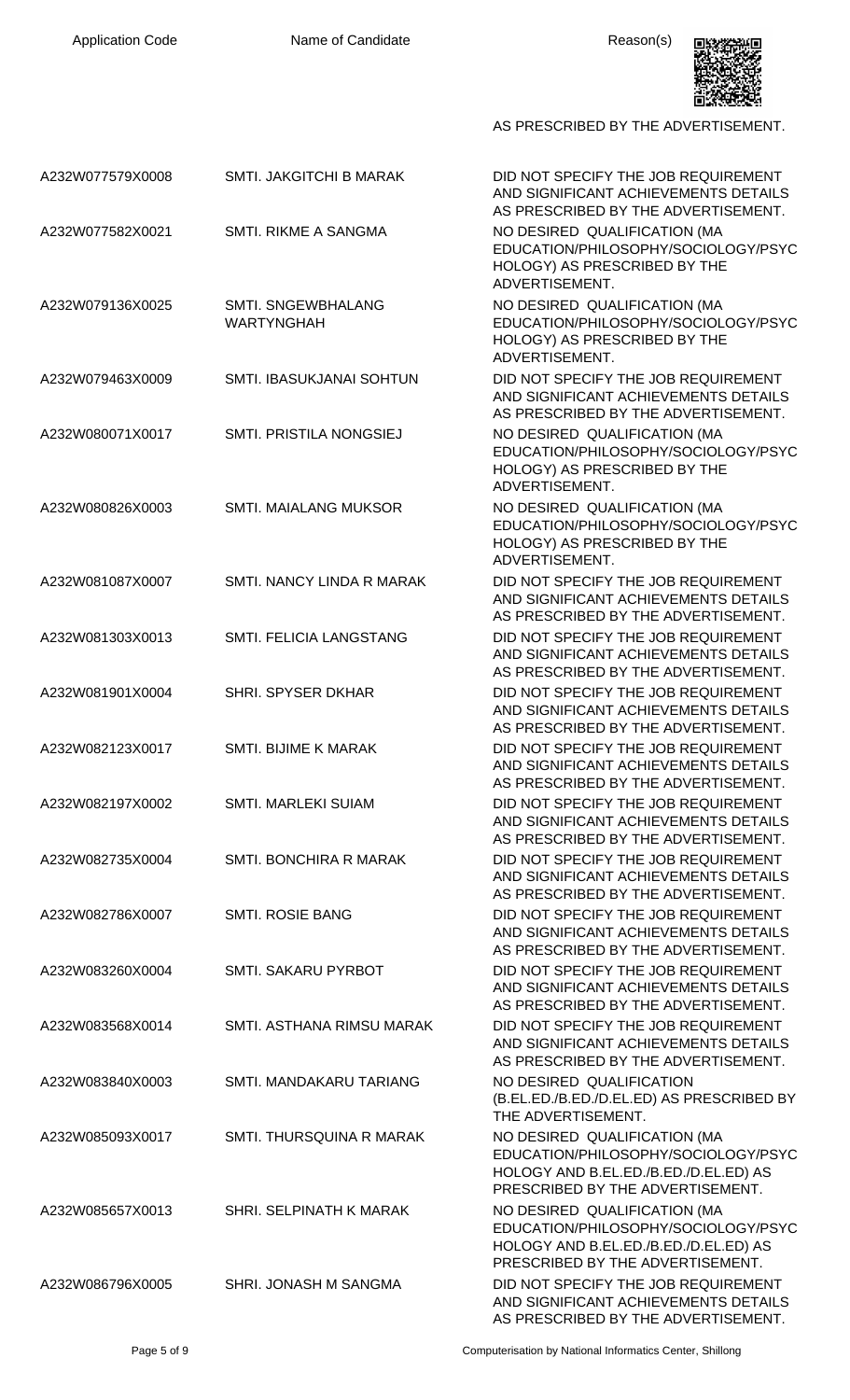| <b>Application Code</b> | Name of Candidate                         | Reason(s)                                                                                                                                        |
|-------------------------|-------------------------------------------|--------------------------------------------------------------------------------------------------------------------------------------------------|
| A232W087824X0005        | SMTI. MERYLYNE SHADAP                     | NO DESIRED QUALIFICATION (MA<br>EDUCATION/PHILOSOPHY/SOCIOLOGY/PSYC<br>HOLOGY) AS PRESCRIBED BY THE<br>ADVERTISEMENT.                            |
| A232W094000X0004        | SMTI. ANGELOUS LYTAN                      | NO DESIRED QUALIFICATION<br>(B.EL.ED./B.ED./D.EL.ED) AS PRESCRIBED BY<br>THE ADVERTISEMENT.                                                      |
| A232W299568X0007        | SMTI. MERINA CH MOMIN                     | DID NOT SPECIFY THE JOB REQUIREMENT<br>AND SIGNIFICANT ACHIEVEMENTS DETAILS<br>AS PRESCRIBED BY THE ADVERTISEMENT.                               |
| A232W300415X0015        | SMTI. HIYOMEJUHI DKHAR                    | DID NOT SPECIFY THE JOB REQUIREMENT<br>AND SIGNIFICANT ACHIEVEMENTS DETAILS<br>AS PRESCRIBED BY THE ADVERTISEMENT.                               |
| A232W300714X0016        | SMTI. PAROMITA SAHA                       | NO DESIRED QUALIFICATION (MA<br>EDUCATION/PHILOSOPHY/SOCIOLOGY/PSYC<br>HOLOGY) AS PRESCRIBED BY THE<br>ADVERTISEMENT.                            |
| A232W300874X0004        | SMTI. LASITHA N MARAK                     | DID NOT SPECIFY THE JOB REQUIREMENT<br>AND SIGNIFICANT ACHIEVEMENTS DETAILS<br>AS PRESCRIBED BY THE ADVERTISEMENT.                               |
| A232W303276X0016        | SMTI. SHERYLYNE KHARKONGOR                | NO DESIRED QUALIFICATION (MA<br>EDUCATION/PHILOSOPHY/SOCIOLOGY/PSYC<br>HOLOGY AND B.EL.ED./B.ED./D.EL.ED) AS<br>PRESCRIBED BY THE ADVERTISEMENT. |
| A232W303593X0007        | SMTI. LANAWAN I BAMON                     | DID NOT SPECIFY THE JOB REQUIREMENT<br>AND SIGNIFICANT ACHIEVEMENTS DETAILS<br>AS PRESCRIBED BY THE ADVERTISEMENT.                               |
| A232W303869X0005        | SMTI. BATSKHEM DASHISHA<br><b>PARIONG</b> | NO DESIRED QUALIFICATION (MA<br>EDUCATION/PHILOSOPHY/SOCIOLOGY/PSYC<br>HOLOGY) AS PRESCRIBED BY THE<br>ADVERTISEMENT.                            |
| A232W304828X0005        | SHRI. PRANAB ROY HAJONG                   | NO DESIRED QUALIFICATION (MA<br>EDUCATION/PHILOSOPHY/SOCIOLOGY/PSYC<br>HOLOGY AND B.EL.ED./B.ED./D.EL.ED) AS<br>PRESCRIBED BY THE ADVERTISEMENT. |
| A232W306327X0004        | SMTI. BELCHIA THAMA K MOMIN               | NO DESIRED QUALIFICATION (MA<br>EDUCATION/PHILOSOPHY/SOCIOLOGY/PSYC<br>HOLOGY) AS PRESCRIBED BY THE<br>ADVERTISEMENT.                            |
| A232W306609X0008        | SHRI. TRIBALSON CH MARAK                  | DID NOT SPECIFY THE JOB REQUIREMENT<br>AND SIGNIFICANT ACHIEVEMENTS DETAILS<br>AS PRESCRIBED BY THE ADVERTISEMENT.                               |
| A232W306991X0009        | SMTI. SORE R MARAK                        | DID NOT SPECIFY THE JOB REQUIREMENT<br>AND SIGNIFICANT ACHIEVEMENTS DETAILS<br>AS PRESCRIBED BY THE ADVERTISEMENT.                               |
| A232W310933X0003        | SMTI. SAMANDAKA PASSAH                    | NO DESIRED QUALIFICATION<br>(B.EL.ED./B.ED./D.EL.ED) AS PRESCRIBED BY<br>THE ADVERTISEMENT.                                                      |
| A232W311514X0009        | SMTI. DARISHA LYNGKHOI                    | NO DESIRED QUALIFICATION (MA<br>EDUCATION/PHILOSOPHY/SOCIOLOGY/PSYC<br>HOLOGY AND B.EL.ED./B.ED./D.EL.ED) AS<br>PRESCRIBED BY THE ADVERTISEMENT. |
| A232W311568X0003        | SMTI. MAYNOCHI GABIL MOMIN                | NO DESIRED QUALIFICATION (MA<br>EDUCATION/PHILOSOPHY/SOCIOLOGY/PSYC<br>HOLOGY) AS PRESCRIBED BY THE<br>ADVERTISEMENT.                            |
| A232W313147X0003        | SMTI. CLEVERITY KHYLLAIT                  | DID NOT SPECIFY THE JOB REQUIREMENT<br>AND SIGNIFICANT ACHIEVEMENTS DETAILS<br>AS PRESCRIBED BY THE ADVERTISEMENT.                               |
| A232W314227X0010        | SMTI. SALSANO A SANGMA                    | DID NOT SPECIFY THE JOB REQUIREMENT<br>AND SIGNIFICANT ACHIEVEMENTS DETAILS<br>AS PRESCRIBED BY THE ADVERTISEMENT.                               |
| A232W314876X0005        | SMTI. TAMCHI R MARAK                      | NO DESIRED QUALIFICATION (MA<br>EDUCATION/PHILOSOPHY/SOCIOLOGY/PSYC<br>HOLOGY AND B.EL.ED./B.ED./D.EL.ED) AS<br>PRESCRIBED BY THE ADVERTISEMENT. |

Page 6 of 9 Computerisation by National Informatics Center, Shillong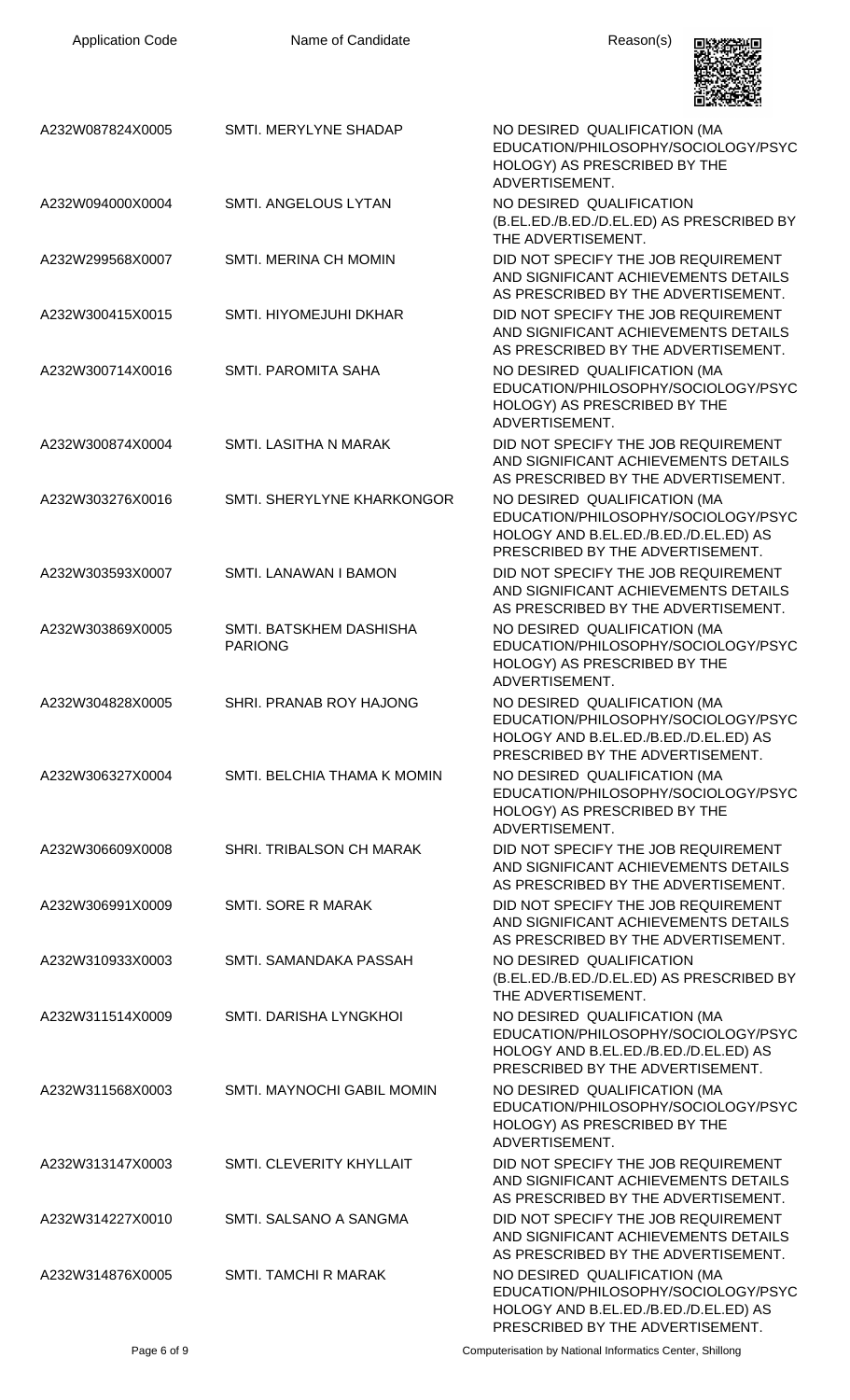| <b>Application Code</b> | Name of Candidate                             | Reason(s)                                                                                                                                        |
|-------------------------|-----------------------------------------------|--------------------------------------------------------------------------------------------------------------------------------------------------|
| A232W315061X0008        | <b>SMTI. RIBHA SYIEM</b>                      | NO DESIRED QUALIFICATION<br>(B.EL.ED./B.ED./D.EL.ED) AS PRESCRIBED BY<br>THE ADVERTISEMENT.                                                      |
| A232W315063X0007        | SMTI. BARILANG OWEN MUKHIM                    | NO DESIRED QUALIFICATION (MA<br>EDUCATION/PHILOSOPHY/SOCIOLOGY/PSYC<br>HOLOGY) AS PRESCRIBED BY THE<br>ADVERTISEMENT.                            |
| A232W316039X0003        | SMTI. THAWLADBANJOP SUNGOH                    | DID NOT SPECIFY THE JOB REQUIREMENT<br>AND SIGNIFICANT ACHIEVEMENTS DETAILS<br>AS PRESCRIBED BY THE ADVERTISEMENT.                               |
| A232W316810X0005        | SMTI. RIAKOR M DKHAR                          | DID NOT SPECIFY THE JOB REQUIREMENT<br>AND SIGNIFICANT ACHIEVEMENTS DETAILS<br>AS PRESCRIBED BY THE ADVERTISEMENT.                               |
| A232W323091X0004        | SMTI. MARDIAM BAIAMON KHYLLEP                 | OVERAGED.                                                                                                                                        |
| A232W324864X0020        | SMTI. LUISH BINA CH MOMIN                     | NO DESIRED QUALIFICATION (MA<br>EDUCATION/PHILOSOPHY/SOCIOLOGY/PSYC<br>HOLOGY AND B.EL.ED./B.ED./D.EL.ED) AS<br>PRESCRIBED BY THE ADVERTISEMENT. |
| A232W331945X0001        | SMTI. WANDASHISHA MARY<br><b>NONGBRI</b>      | NO DESIRED QUALIFICATION<br>(B.EL.ED./B.ED./D.EL.ED) AS PRESCRIBED BY<br>THE ADVERTISEMENT.                                                      |
| A232W331961X0001        | SMTI. CAREEN ESTER GRACE<br><b>MARBANIANG</b> | OVERAGED/NO DESIRED QUALIFICATION<br>(MA<br>EDUCATION/PHILOSOPHY/SOCIOLOGY/PSYC<br>HOLOGY) AS PRESCRIBED BY THE<br>ADVERTISEMENT.                |
| A232W332003X0001        | <b>SHRI. DIPANSHU SHARMA</b>                  | DID NOT SPECIFY THE JOB REQUIREMENT<br>AND SIGNIFICANT ACHIEVEMENTS DETAILS<br>AS PRESCRIBED BY THE ADVERTISEMENT.                               |
| A232W332508X0001        | SMTI. GENEVIEVE DEI WI WAN<br><b>TALANG</b>   | DID NOT SPECIFY THE JOB REQUIREMENT<br>AND SIGNIFICANT ACHIEVEMENTS DETAILS<br>AS PRESCRIBED BY THE ADVERTISEMENT.                               |
| A232W332799X0001        | <b>SMTI. CYNTHIA MAIONG</b>                   | DID NOT SPECIFY THE JOB REQUIREMENT<br>AND SIGNIFICANT ACHIEVEMENTS DETAILS<br>AS PRESCRIBED BY THE ADVERTISEMENT.                               |
| A232W333870X0001        | <b>SMTI. MONALI DEBNATH</b>                   | NO DESIRED QUALIFICATION<br>(B.EL.ED./B.ED./D.EL.ED) AS PRESCRIBED BY<br>THE ADVERTISEMENT.                                                      |
| A232W334050X0001        | SMTI. SELENE MASSAR NONGBRI                   | NO DESIRED QUALIFICATION<br>(B.EL.ED./B.ED./D.EL.ED) AS PRESCRIBED BY<br>THE ADVERTISEMENT.                                                      |
| A232W334347X0004        | <b>SMTI. RIMISHA UMDOR</b>                    | NO DESIRED QUALIFICATION (MA<br>EDUCATION/PHILOSOPHY/SOCIOLOGY/PSYC<br>HOLOGY AND B.EL.ED./B.ED./D.EL.ED) AS<br>PRESCRIBED BY THE ADVERTISEMENT. |
| A232W336828X0002        | SMTI. HELENCY KURKALANG                       | NO DESIRED QUALIFICATION (MA<br>EDUCATION/PHILOSOPHY/SOCIOLOGY/PSYC<br>HOLOGY) AS PRESCRIBED BY THE<br>ADVERTISEMENT.                            |
| A232W336914X0001        | SHRI. NEHEMAIAH SYIEM                         | NO DESIRED QUALIFICATION (MA<br>EDUCATION/PHILOSOPHY/SOCIOLOGY/PSYC<br>HOLOGY AND B.EL.ED./B.ED./D.EL.ED) AS<br>PRESCRIBED BY THE ADVERTISEMENT. |
| A232W338102X0003        | SMTI. BAWANDAKMEN LYNGDOH                     | NO DESIRED QUALIFICATION (MA<br>EDUCATION/PHILOSOPHY/SOCIOLOGY/PSYC<br>HOLOGY AND B.EL.ED./B.ED./D.EL.ED) AS<br>PRESCRIBED BY THE ADVERTISEMENT. |
| A232W338700X0001        | SMTI. AIBATPHIDA NYLLA LYNGDOH                | DID NOT QUALIFY B.ED BEFORE THE LAST<br>DATE OF THE ADVERTISEMENT.                                                                               |
| A232W340347X0003        | SMTI. ISSABELLA EVA KHARPRAN                  | DID NOT SPECIFY THE JOB REQUIREMENT<br>AND SIGNIFICANT ACHIEVEMENTS DETAILS<br>AS PRESCRIBED BY THE ADVERTISEMENT.                               |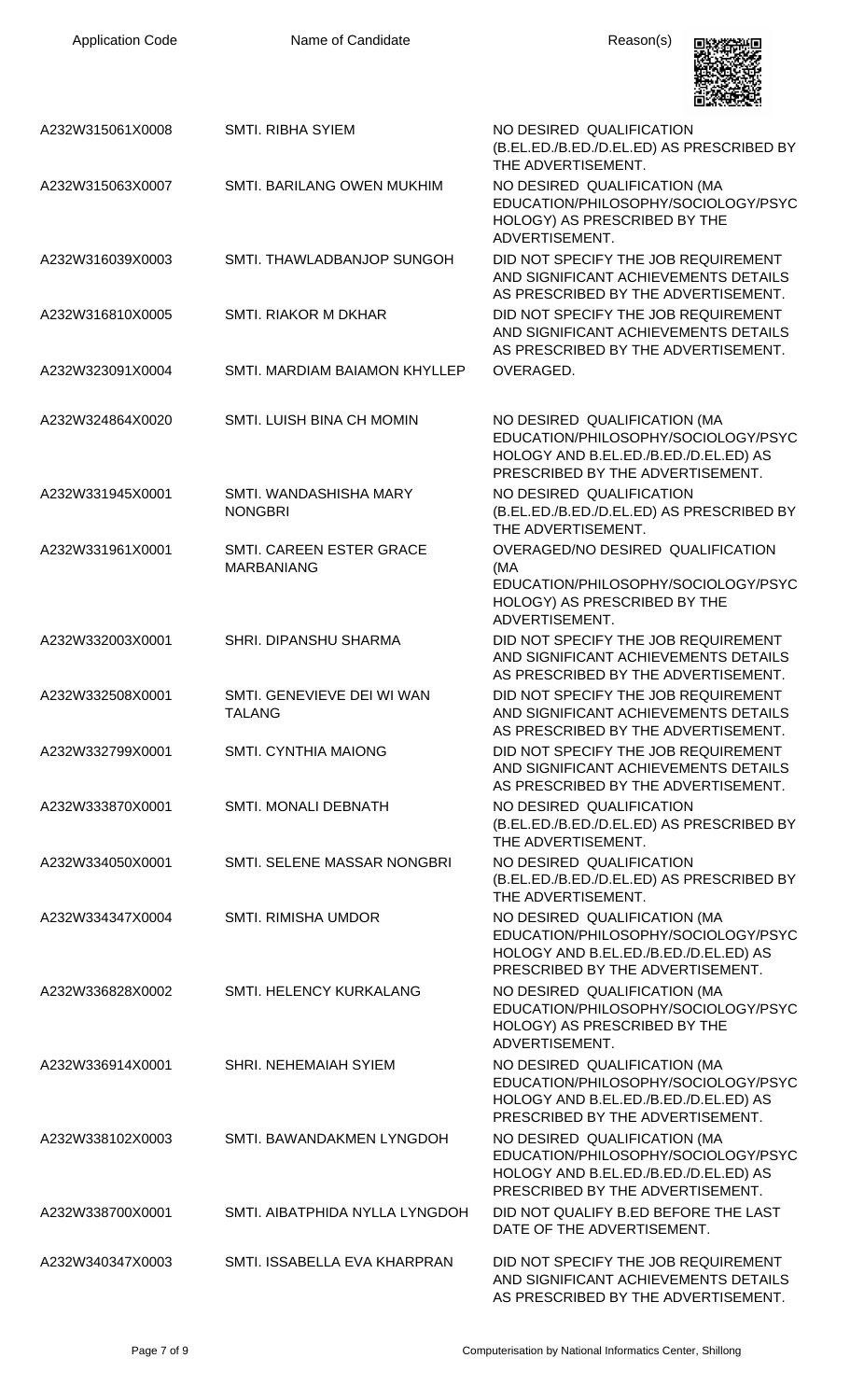| <b>Application Code</b> | Name of Candidate                        | Reason(s)                                                                                                                                        |
|-------------------------|------------------------------------------|--------------------------------------------------------------------------------------------------------------------------------------------------|
| A232W340397X0001        | SMTI. PREITYNA M MARAK                   | NO DESIRED QUALIFICATION (MA<br>EDUCATION/PHILOSOPHY/SOCIOLOGY/PSYC<br>HOLOGY AND B.EL.ED./B.ED./D.EL.ED) AS<br>PRESCRIBED BY THE ADVERTISEMENT. |
| A232W342661X0013        | SMTI. BATKULAR RK NONGRANG               | NO DESIRED QUALIFICATION (MA<br>EDUCATION/PHILOSOPHY/SOCIOLOGY/PSYC<br>HOLOGY AND B.EL.ED./B.ED./D.EL.ED) AS<br>PRESCRIBED BY THE ADVERTISEMENT. |
| A232W343134X0001        | SMTI. DAYALANA CHALLAM                   | NO DESIRED QUALIFICATION (MA<br>EDUCATION/PHILOSOPHY/SOCIOLOGY/PSYC<br>HOLOGY) AS PRESCRIBED BY THE<br>ADVERTISEMENT.                            |
| A232W343682X0001        | <b>SMTI. CAROLYN SUN</b>                 | NO DESIRED QUALIFICATION (MA<br>EDUCATION/PHILOSOPHY/SOCIOLOGY/PSYC<br>HOLOGY) AS PRESCRIBED BY THE<br>ADVERTISEMENT.                            |
| A232W343897X0001        | SMTI. SUSALANKI PARIAT                   | NO DESIRED QUALIFICATION (MA<br>EDUCATION/PHILOSOPHY/SOCIOLOGY/PSYC<br>HOLOGY) AS PRESCRIBED BY THE<br>ADVERTISEMENT.                            |
| A232W344056X0001        | SMTI. THERINA RONGMA MARAK               | DID NOT SPECIFY THE JOB REQUIREMENT<br>AND SIGNIFICANT ACHIEVEMENTS DETAILS<br>AS PRESCRIBED BY THE ADVERTISEMENT.                               |
| A232W344115X0001        | SHRI. RUPRAJ DEY                         | DID NOT SPECIFY THE JOB REQUIREMENT<br>AND SIGNIFICANT ACHIEVEMENTS DETAILS<br>AS PRESCRIBED BY THE ADVERTISEMENT.                               |
| A232W344128X0001        | SMTI. BUDTHYNNA ROY MARWEIN              | NO DESIRED QUALIFICATION<br>(B.EL.ED./B.ED./D.EL.ED) AS PRESCRIBED BY<br>THE ADVERTISEMENT.                                                      |
| A232W344289X0010        | SMTI. MAGDALINE D SANGMA                 | NO DESIRED QUALIFICATION (MA<br>EDUCATION/PHILOSOPHY/SOCIOLOGY/PSYC<br>HOLOGY) AS PRESCRIBED BY THE<br>ADVERTISEMENT.                            |
| A232W344330X0002        | <b>SHRI. DENIS R MARAK</b>               | NO DESIRED QUALIFICATION (MA<br>EDUCATION/PHILOSOPHY/SOCIOLOGY/PSYC<br>HOLOGY) AS PRESCRIBED BY THE<br>ADVERTISEMENT.                            |
| A232W344333X0002        | SMTI. IBADALLA SHULLAI                   | NO DESIRED QUALIFICATION<br>(B.EL.ED./B.ED./D.EL.ED) AS PRESCRIBED BY<br>THE ADVERTISEMENT.                                                      |
| A232W344342X0001        | <b>SMTI. SHRUTI PATHAK</b>               | DID NOT SPECIFY THE JOB REQUIREMENT<br>AND SIGNIFICANT ACHIEVEMENTS DETAILS<br>AS PRESCRIBED BY THE ADVERTISEMENT.                               |
| A232W345060X0003        | SMTI. BARUL J SANGMA                     | DID NOT SPECIFY THE JOB REQUIREMENT<br>AND SIGNIFICANT ACHIEVEMENTS DETAILS<br>AS PRESCRIBED BY THE ADVERTISEMENT.                               |
| A232W345078X0002        | SMTI. VERACIOUS STREAMLET<br><b>WANN</b> | NO DESIRED QUALIFICATION (MA<br>EDUCATION/PHILOSOPHY/SOCIOLOGY/PSYC<br>HOLOGY) AS PRESCRIBED BY THE<br>ADVERTISEMENT.                            |
| A232W345085X0001        | SMTI. PEACEFULLINCY TYMPUIN              | NO DESIRED QUALIFICATION (MA<br>EDUCATION/PHILOSOPHY/SOCIOLOGY/PSYC<br>HOLOGY) AS PRESCRIBED BY THE<br>ADVERTISEMENT.                            |
| A232W345087X0001        | SMTI. PHLOTIMORA KHARBANI                | NO DESIRED QUALIFICATION (MA<br>EDUCATION/PHILOSOPHY/SOCIOLOGY/PSYC<br>HOLOGY) AS PRESCRIBED BY THE<br>ADVERTISEMENT.                            |